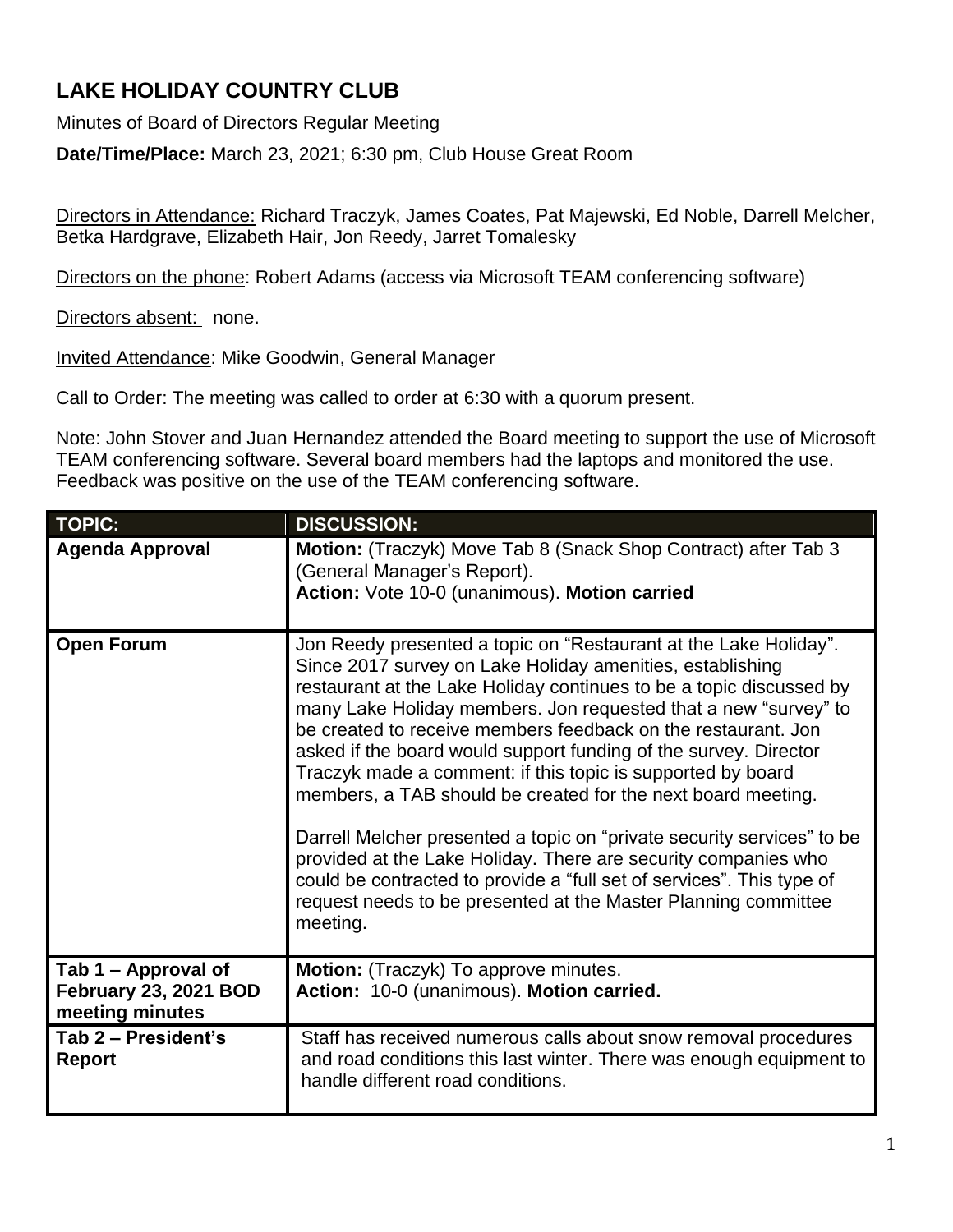| Tab 3 - General<br><b>Manager's Report</b> | Action: 10-0 (unanimous). Motion carried.<br>Clubhouse:<br>HVAC upgrades completed. Air Care Services completed<br>upgrade on time and at the proposed price. Circulated air is<br>now UV treated.<br>Fitness Center: Winchester Flooring completed installation of<br>$\bullet$<br>the 8MM thick rubber tiles. Work was completed as budgeted<br>at \$7,500. Fitness equipment movement will be coordinated<br>with Director Coates.<br>2017 Kubota M7060 Engine Failure: Winchester Equipment has                                                                                                                                                                                    |
|--------------------------------------------|----------------------------------------------------------------------------------------------------------------------------------------------------------------------------------------------------------------------------------------------------------------------------------------------------------------------------------------------------------------------------------------------------------------------------------------------------------------------------------------------------------------------------------------------------------------------------------------------------------------------------------------------------------------------------------------|
|                                            | vendor would use Beach II.<br>Debbie Corrigan's request to use clubhouse for an event with more<br>than 25 people was discussed. Debbie's rental request was<br>approved by the board. There is an assumption that Virginia<br>Governor will change the gathering to 50 people per event.<br>Dance Group (James Coates presented): Shenandoah University<br>dance group has asked for permission to conduct video taping of the<br>group's performance at the Beach 1. University provides legal<br>documentation to ensure that LH is not liable for the event.<br>Proposed dates for the event: May 15 (or 16).<br><b>Motion:</b> (Coates): to approve use of Beach 1 for the event. |
|                                            | Little Libraries" boxes and dog exercise equipment. Boxes are at<br>each mail station. Dog equipment will be installed at the Dog Park.<br>Front entrance gate arm is broken. Replacement of the unit to be<br>considered.<br>Food Trucks are coming back to provide variety of food. "Smoker"                                                                                                                                                                                                                                                                                                                                                                                         |
|                                            | Nomination committee is established. Director Hardgrave is the<br>committee liaison. Hardgrave, Coates, Traczyk, Tomalesky and<br>Middleton positions will need to be filled.<br>Teens from the community (Chloe and Louis Langston) built "Free                                                                                                                                                                                                                                                                                                                                                                                                                                       |
|                                            | handled? Organized event or message to community. Target date is<br>Mid-April.<br>Fitness Center: upgrades completed. Center is ready for opening.<br>Director Coates will provide guidelines for center use.                                                                                                                                                                                                                                                                                                                                                                                                                                                                          |
|                                            | Munchy Duck Café owner Melissa Rivera reviewed the contract to<br>operate café at the clubhouse. Board will need to review and<br>approve contract.<br>Dog Park is ready for official opening. How should the opening be                                                                                                                                                                                                                                                                                                                                                                                                                                                               |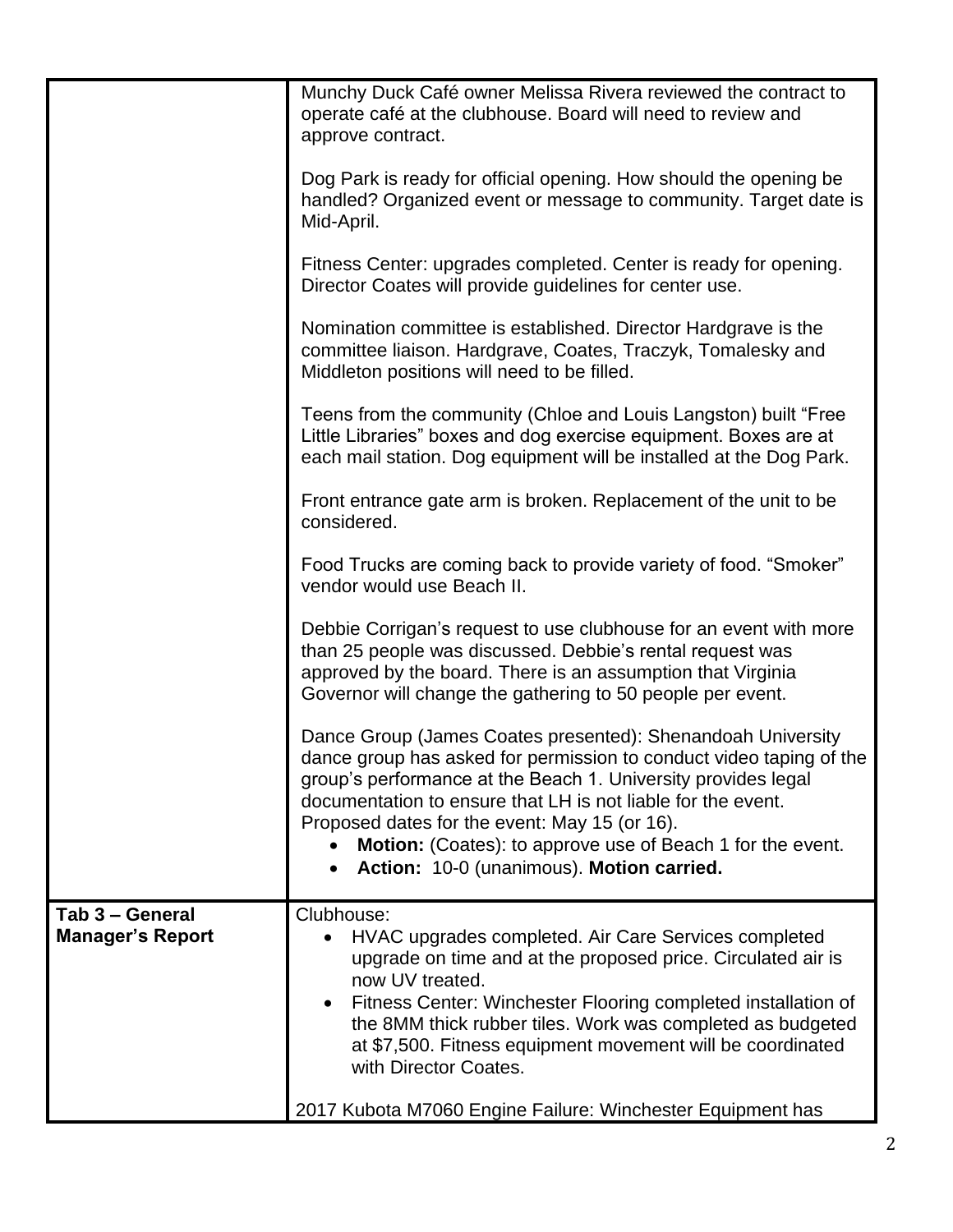|                                             | completed the engine replacement at a cost of \$20,089.40.                                                                                                                                                                                                                                                                                                                                                                                                                                                                                                                                                                                 |
|---------------------------------------------|--------------------------------------------------------------------------------------------------------------------------------------------------------------------------------------------------------------------------------------------------------------------------------------------------------------------------------------------------------------------------------------------------------------------------------------------------------------------------------------------------------------------------------------------------------------------------------------------------------------------------------------------|
|                                             | Association AED replacement: responding to "product recall"<br>associated with critical circuit board malfunction, LH unit is being<br>replaced. After "rebate of \$725", cost of replaced unit is \$661.                                                                                                                                                                                                                                                                                                                                                                                                                                  |
|                                             | Undeveloped Area Roadway and Drainage Improvements: as the<br>weather has improved, improvement efforts restarted. Improvement<br>activities will continue through the summer. Request to use CIF<br>(slated for the Beach III access road) to improve the drainage and<br>the access road was discussed. Since the Master plans does not<br>include Beach III projects, it was agreed to use the CIF for drainage<br>and road work repairs. Master planning will discuss the request for<br>"sand placement "at the Beach III.                                                                                                            |
| Tab 4 - Snack Shop<br><b>Contract</b>       | Director Hair presented the written contract for the Munchie Duck<br>Café. 2 changes were identified. Owner Melissa Rivera agreed to the<br>contract content.                                                                                                                                                                                                                                                                                                                                                                                                                                                                              |
|                                             | <b>Motion:</b> approve contract with the requested changes.<br>Action: 10-0 (unanimous). Motion carried.                                                                                                                                                                                                                                                                                                                                                                                                                                                                                                                                   |
| Tab 5 - Treasurer's<br><b>Report</b>        | LH financial health continues in the positive direction.                                                                                                                                                                                                                                                                                                                                                                                                                                                                                                                                                                                   |
| Tab 6 - Committee<br><b>Reports</b>         | Activities Committee: March meeting minutes included 2021 events<br>and budget. Cost of events exceeds the allocated annual funds of<br>\$8K. There is concern about the committees planning efforts<br>(experience in created and getting plans approved; types of events<br>proposed etc.). Using LH funds to cover the "gift cards" for the<br>winners of the cornhole tournament was discussed. "Gift cards"<br>cannot exceed \$25 per card. Only LH members can receive money<br>prizes. Board discussed "guidance to the committee". Committee<br>liaison, Robert Adams to communicate "guidance" at the next<br>Activities meeting. |
| <b>Tab 7 Compliance</b><br><b>Appeal</b>    | Citation for "dumping item in the trash compactor" was issued to<br>Property Owner, Stephanie Ryan. Ms. Ryan attended the Board<br>meeting to appeal the citation.                                                                                                                                                                                                                                                                                                                                                                                                                                                                         |
|                                             | Motion (Traczyk): "drop" citation.<br>Action: 7-3 (Pat Majewski, James Coates, Darrell Melcher<br>opposed). Motion carried.                                                                                                                                                                                                                                                                                                                                                                                                                                                                                                                |
| Tab 8 - Fitness Center<br><b>Guidelines</b> | Director Coates presented draft guidelines for the Clubhouse Fitness<br>Center. Board members provided updates. Guidelines and the<br>opening date of April 1 will be communicated to LH members.                                                                                                                                                                                                                                                                                                                                                                                                                                          |